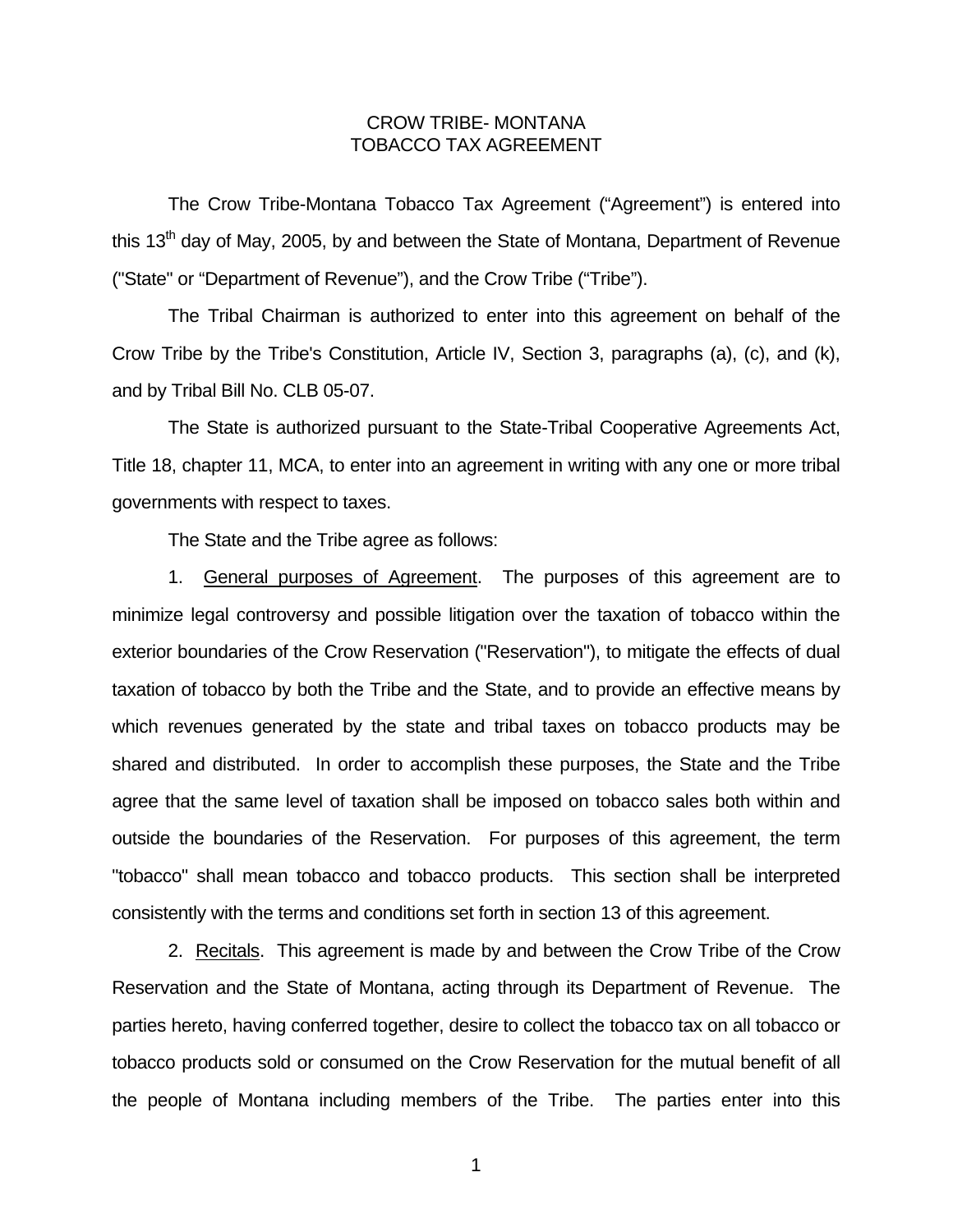agreement to allow the Department of Revenue the authority to enforce state and Tribal law in relation to taxation of sales of tobacco on the reservation and subject to the terms and conditions herein.

 3. Tribal law. While this agreement is in effect, the Tribe shall adopt and keep in force an ordinance imposing taxes equal to the Montana taxes on tobacco, which taxes shall apply to tobacco sold to all persons within the Tribe's jurisdiction on the Reservation in a manner similar to the Montana taxes. The Tribe shall supply the State with a current copy of the ordinance as it may be amended from time to time within sixty (60) days of the enactment or amendment of the ordinance.

 4. State law. The State imposes a tax on tobacco distributed within the State's jurisdiction under Title 16, chapter 11, MCA. The State shall notify the Tribe in writing of any changes or amendments to state law, which the State believes necessitates an amendment to tribal law under this agreement within sixty (60) days of any amendment to applicable state law.

 5. Collection and administration of taxes. The State and Tribe agree that tobacco sold on the Reservation shall not be subject to both the state and the tribal tax, but shall be subject to one tax. The State agrees to assist the Tribe by pre-collecting tobacco taxes for sales on the Reservation from the tobacco wholesalers distributing tobacco products on the Reservation and to remit to the Tribe the tribal tobacco tax collected as determined by the formulas described below. All cigarettes sold on the reservation shall have the state tax insignia affixed (and the Tribe shall not be required to affix a tribal tax insignia) and all other tobacco products shall be taxed.

 a. For each calendar quarter, the Tribe shall receive an amount of tobacco taxes pre-collected for tobacco sales on the Reservation, which approximates the sales to enrolled Crow tribal members living on the Reservation. The amount of tobacco taxes that the Tribe receives shall be determined by multiplying 150 percent of the Montana per capita tobacco tax collected for the calendar quarter, times the total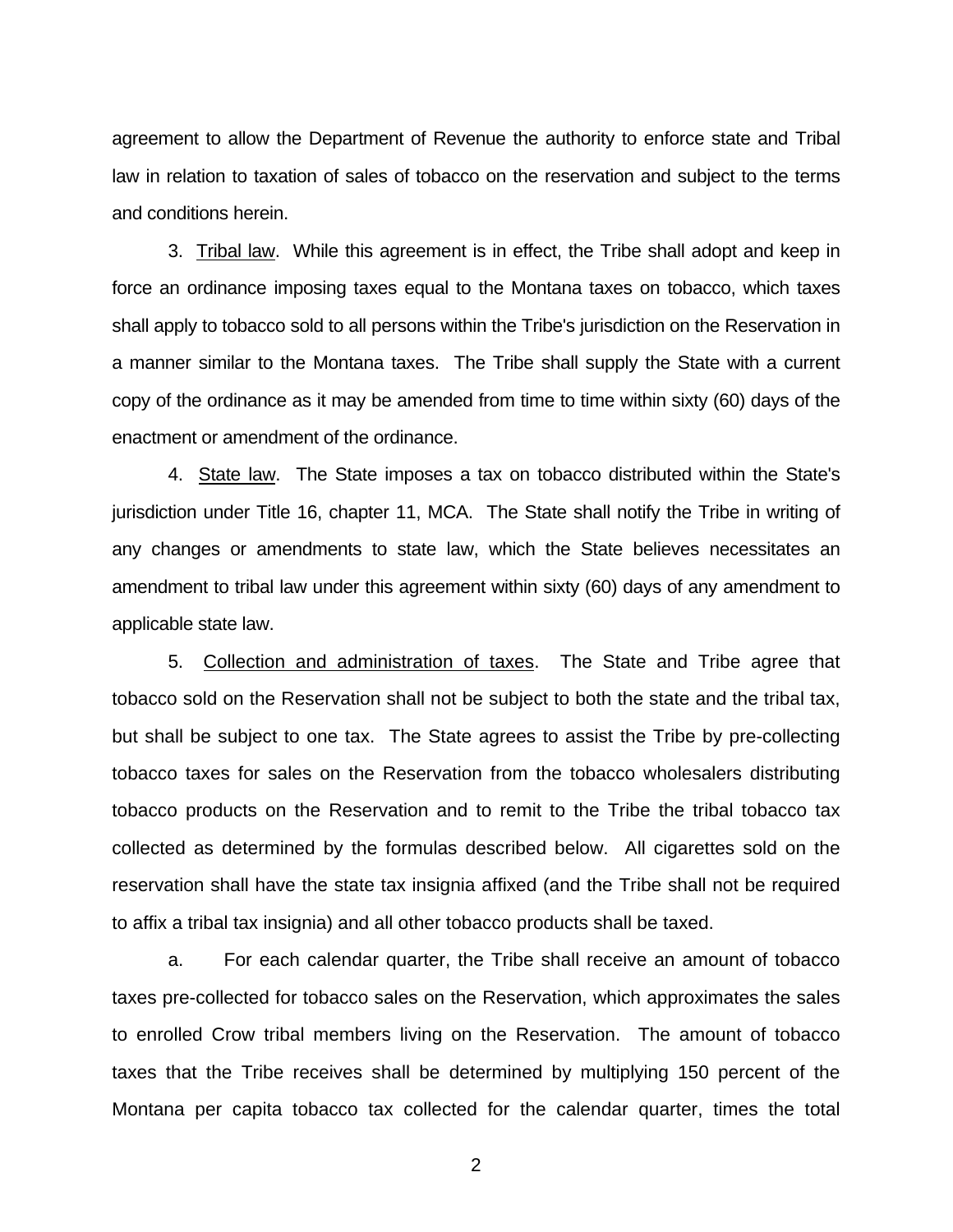number of enrolled Crow tribal members living on the Reservation.

b. The total number of enrolled Crow tribal members will be determined by using the Crow tribal enrollment population as last determined by the Bureau of Indian Affairs, Rocky Mountain Regional Office, on March  $31<sup>st</sup>$  of the same full calendar year the Department uses to determine the Montana per capita tobacco tax herein. The Department shall determine the per capita tobacco tax by using the most recent census taken under the direction of Congress, or the most recent population estimates published by the bureau of the census, United States Department of Commerce, provided that all quarterly payments within a calendar year will be based on census information for a single census year. The Montana per capita tobacco tax is based on the net sum of tobacco taxes in all funds into which cigarette and tobacco taxes are deposited, subsequent to the deduction or addition of refunds, credits, and corrections.

 c. The State shall distribute the monies due to the Tribe under this agreement no later than thirty (30) days from the end of each calendar quarter. The State will include with each distribution a statement showing how the distribution was determined for that quarter. Distribution will be made by state warrant delivered to the Chairman of the Executive Branch of the Tribe.

 d. Distributions will begin within thirty (30) days from the end of the first calendar quarter after the effective date of this agreement and continue until the expiration or the termination of this agreement as provided below or required by law. In the event this agreement is entered into after the beginning of a calendar quarter, the first distribution will begin after the first calendar quarter and will include a pro-rated distribution for the partial quarter in which the Agreement became effective. For the purposes of this agreement, a calendar quarter begins on January 1, April 1, July 1, and October 1 of each year.

 e. In the event of termination by either party prior to the end of the term, the State shall remit the full amount payable to the Tribe provided for in this agreement for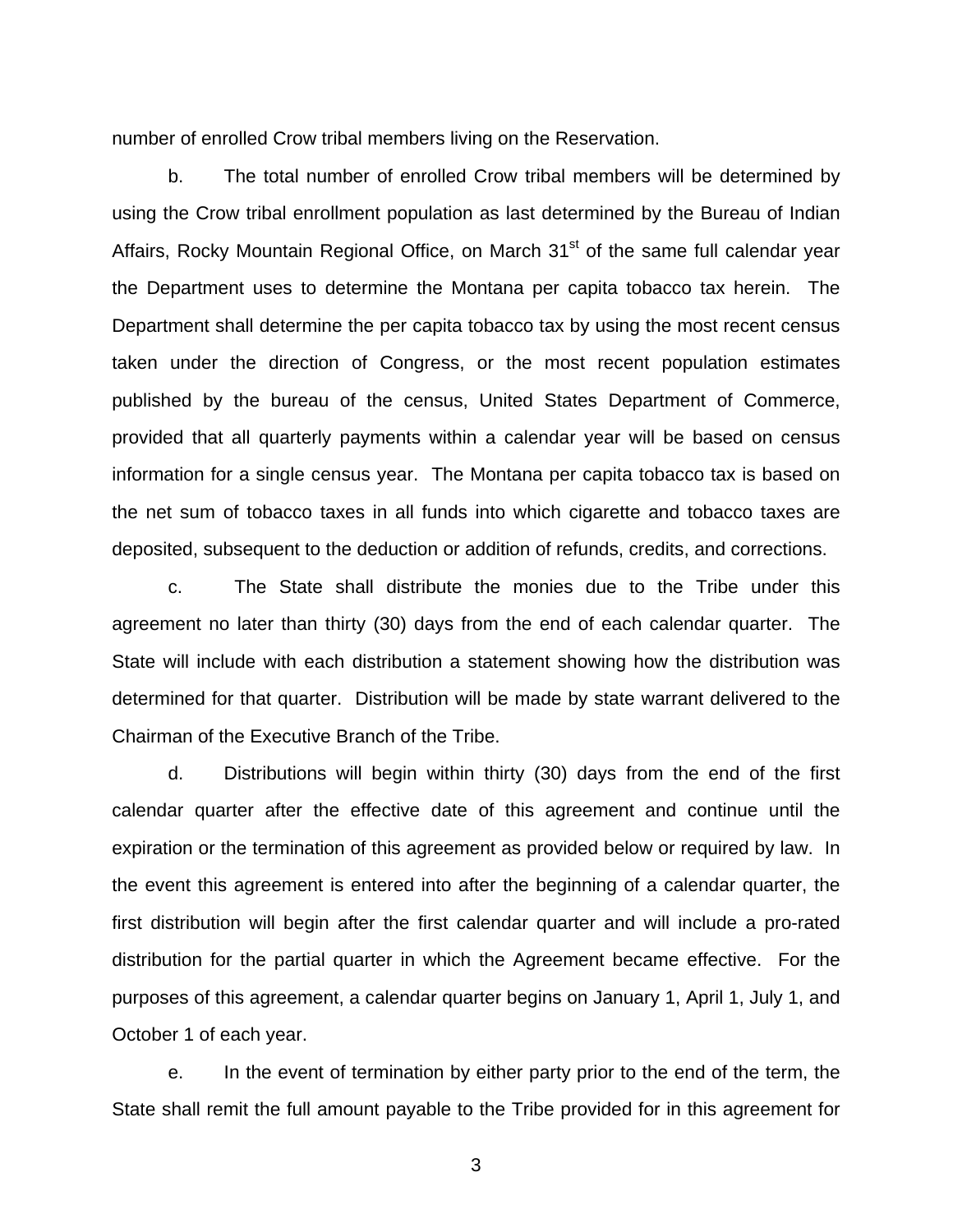that period of time up to and including the effective date of the termination. This obligation of the State shall survive any termination of this agreement.

 6. Term. This agreement shall be for a term of ten (10) years and shall be automatically renewed for successive terms of ten (10) years if no action is taken by either party.

 7. Audits. Either party may examine or audit the records of the other party to determine the accuracy of the statements or representations called for in this agreement. In addition, either party may require an audit of the other party by an independent auditor, at its own expense. The right of examination or audit shall exist during the term of the agreement and for a period of one year after the date of termination or expiration of this agreement. To the extent permitted by applicable law, the parties agree to maintain the confidentiality of any confidential information obtained from the other party.

 8. Effective date. This agreement is effective June 1, 2005, so long as the following conditions precedent are met: the Tribe has adopted and provided a copy to the State of an ordinance as required by Section 3 above; the Agreement has received the final approval of the Crow Tribal Legislature as provided in Tribal Bill No. CLB05-07; the agreement has been approved by the State Attorney General, as required by § 18-11-105, MCA; and a public hearing, as required by § 18-11-103, MCA, has been held and comments received and considered. If the referenced conditions precedent have not been met by June 1, 2005, this agreement is effective on the first day of the next whole calendar quarter after all conditions precedent have been met.

9. Amendments and Renewal.

 a. This agreement may be amended only by written instrument signed by both parties.

 b. Six months prior to expiration of the initial term provided in this Agreement, the parties should meet to negotiate in good faith a renewal of the Agreement.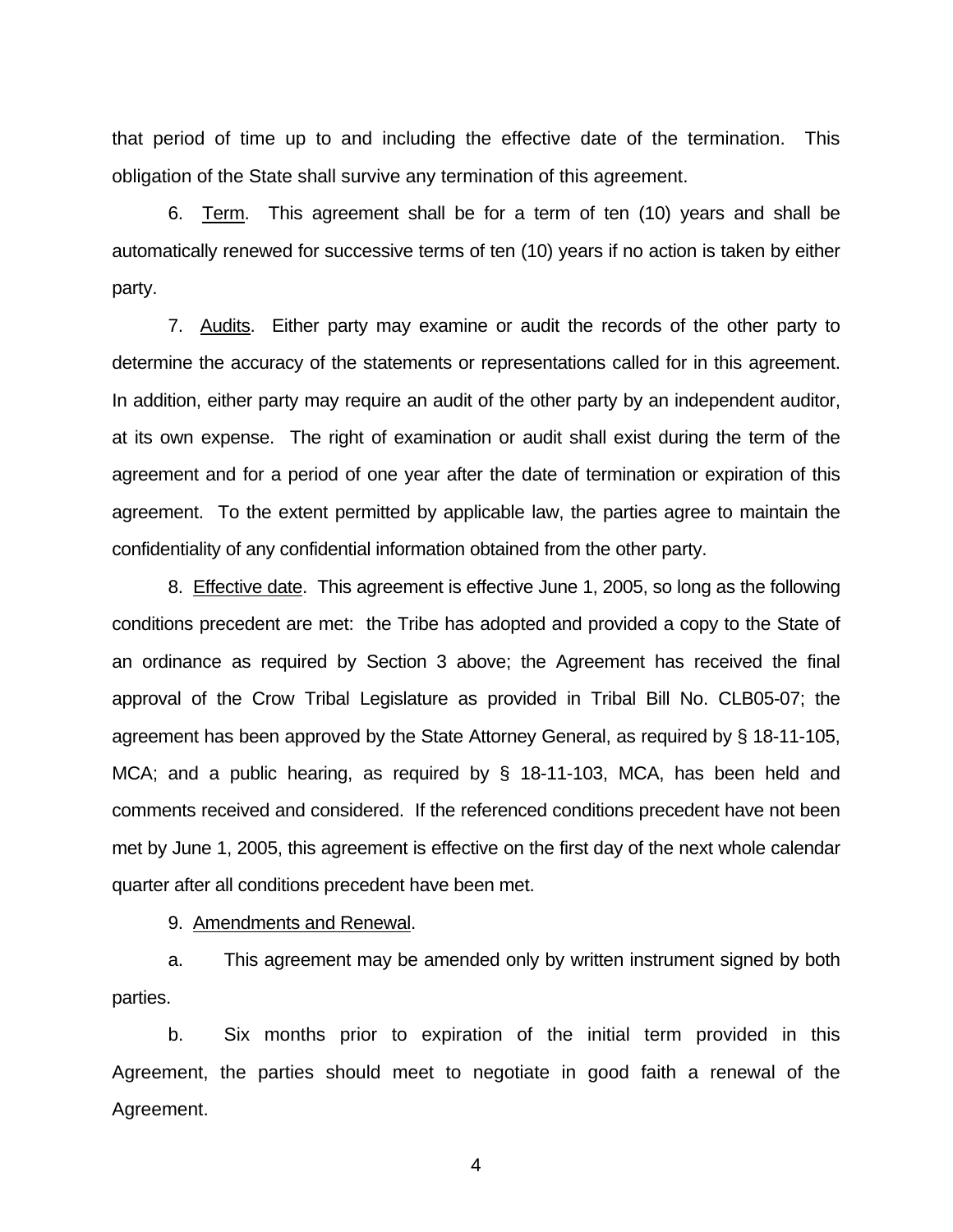10. Termination.

 a. This Agreement may be terminated, for any reason, with or without cause, at the end of any quarter with thirty (30) days written notice of termination to the other party.

 b. The Crow-Tribe Cigarette Agreement, dated January 1, 2001, terminates on the effective date of this Agreement. This Agreement supercedes all tobacco agreements entered into between these parties prior to the effective date of this agreement.

 11. Jurisdiction and Venue. The parties agree and stipulate that venue and jurisdiction for enforcement of the terms hereof lie in the United States District Court, Billings Division, Billings, Montana, or, if the U.S. District Court lacks jurisdiction, a Montana state district court. In the event of a breach by either party of any of the terms hereof, upon written notice to the breaching party of the substance of the alleged breach and the remedies sought, the non-breaching party shall be entitled to suspend any of the nonbreaching party's obligations hereunder to the extent of the breach and petition the court for the appropriate relief. Appropriate relief shall be limited to monetary judgment against the breaching party, including costs and attorneys' fees, arising from the breach, and such other relief as is necessary to put the non-breaching party in the same position they would have been in had the breaching party fully performed. The failure to pursue a remedy for one or more breaches is not a waiver of any right to enforce a subsequent breach of the same or a different term hereof.

 12. Waiver of Sovereign Immunity. The State has waived its sovereign immunity from suit for contract actions arising under the Agreement. *See*, Title 18, chapter 1, part 4, MCA. The Tribe expressly grants a limited waiver of sovereign immunity from suit for contract actions arising under the Agreement, provided that the Tribe's waiver shall be no more extensive than the State's waiver pursuant to Title 18, chapter 1, part 4, MCA, and shall only extend to the State and no other parties. Neither party waives its sovereign immunity except as provided in this Agreement.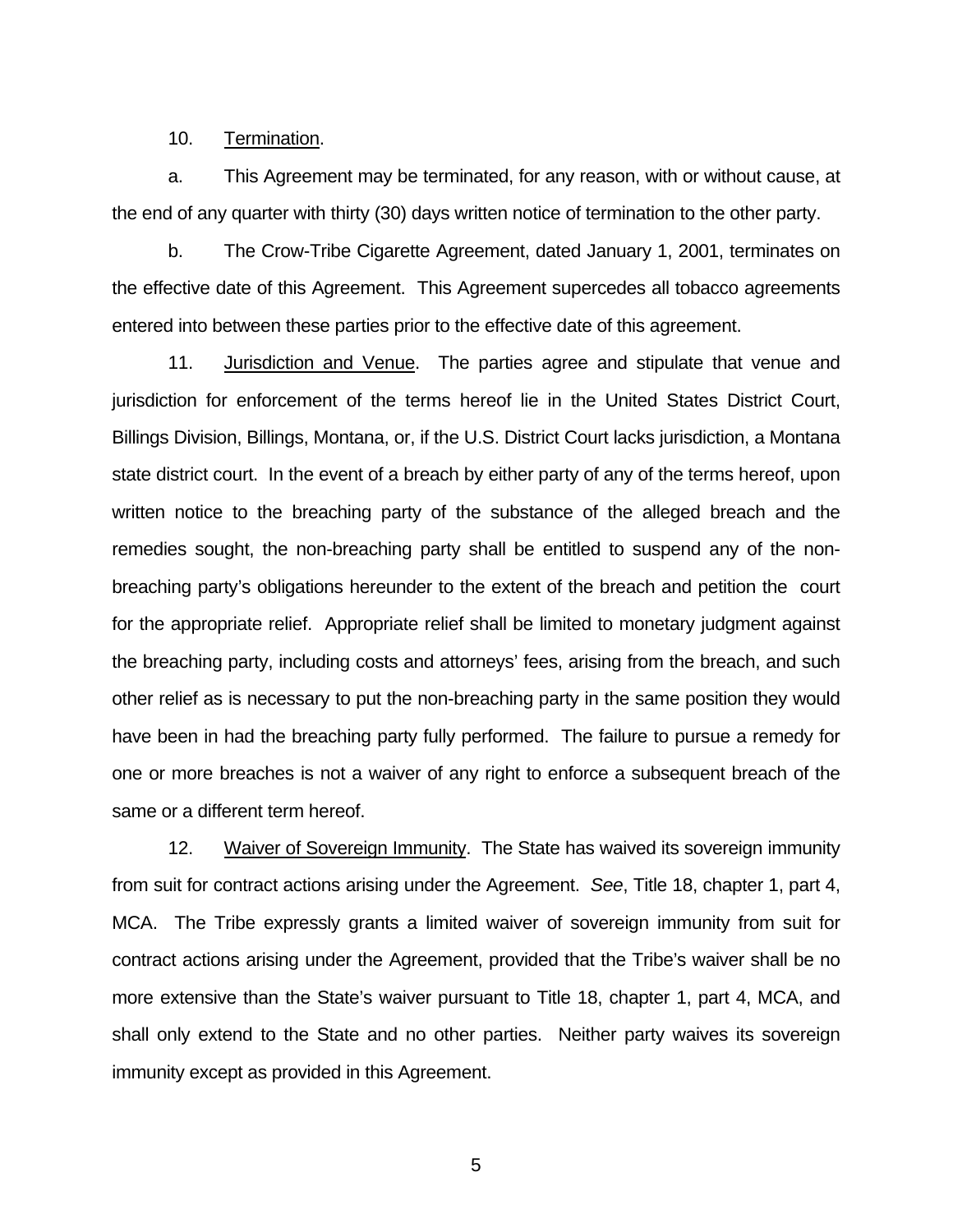13. Reservation of rights and negative declaration. The State and Tribe have entered into this agreement in part to resolve any potential legal disputes and avoid litigation. The parties agree that by entering into this agreement, neither the State nor the Tribe shall be deemed to have waived any rights, arguments, or defenses available in litigation on any subject. This agreement is specifically not intended to reflect or be viewed as reflecting in this or any context either party's position with respect to the jurisdictional authority of the other. Nothing in this agreement or in any conduct undertaken pursuant thereto shall be deemed as enlarging or diminishing the jurisdictional authority of either party except to the extent necessary to implement and effectuate the agreement's terms. This agreement, conduct pursuant thereto or conduct in the negotiations or renegotiations of this agreement, shall not be offered as evidence, otherwise referred to in any present or future litigation, or used in any way to further either party's equitable or legal position in any litigation. By entering into this agreement, neither the State nor the Tribe are forfeiting any legal rights to apply their respective taxes except as specifically set forth in this agreement. This agreement does not apply to any state tax collected other than the tax on tobacco as provided in §§ 16-11-101 through 206, MCA.

 14. Notices. All notices and other communications required to be given under this Agreement by the Tribe and the State shall be deemed to have been duly given when delivered in person or posted by United States certified mail, return receipt requested, with postage prepaid, addressed as follows:

i. The **If to the Tribe:** 

 Chairman of the Crow Tribe Bacheeitche Avenue PO Box 159 Crow Agency, Montana 59022

ii. **If to the State:**